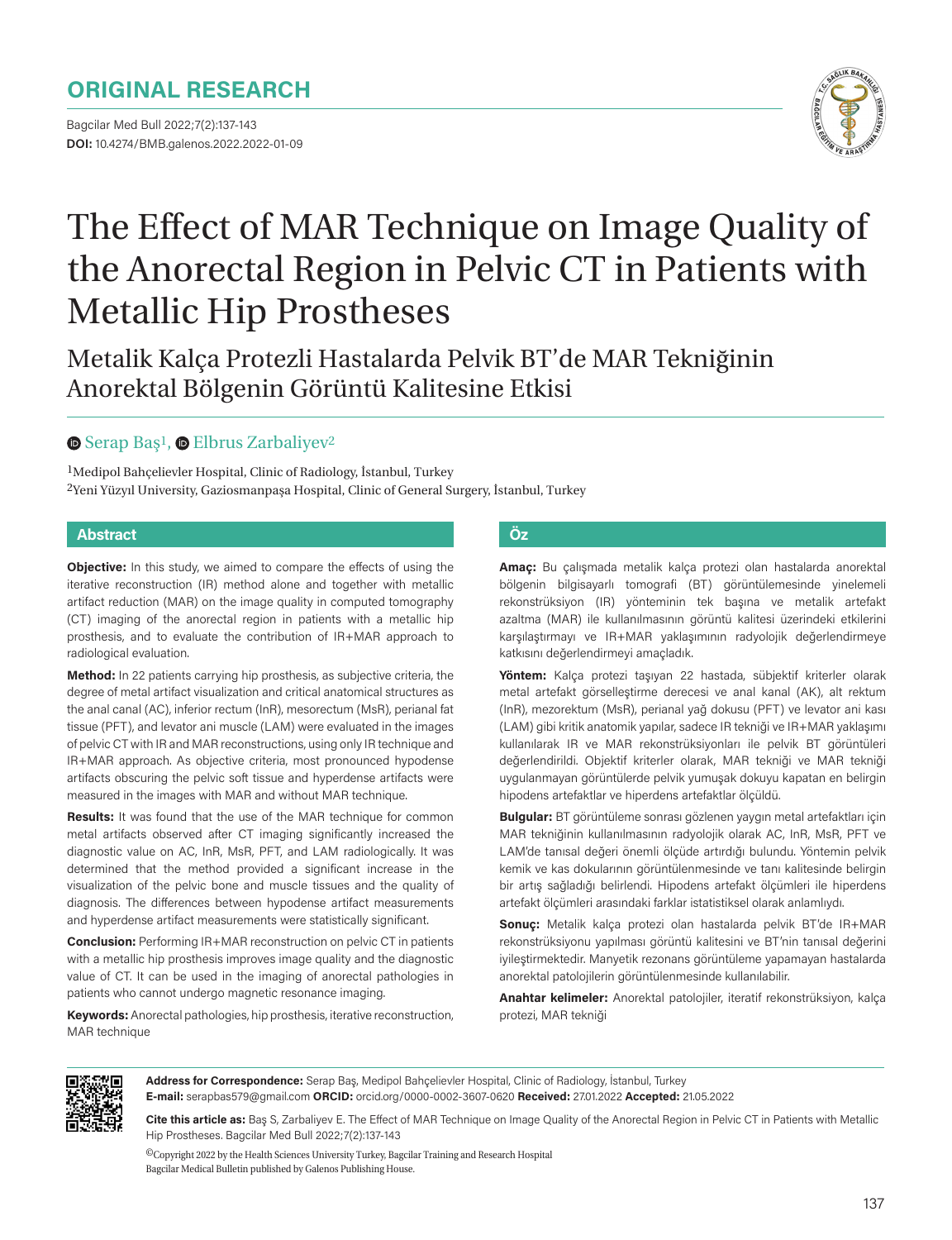# **Introduction**

Many radiological methods are used in the evaluation of soft tissue pathologies located in the pelvic region. For this purpose, the use of pelvic magnetic resonance imaging (MRI) becomes more widespread (1-3). The superiority of pelvic MRI in the evaluation of malignant and nonmalignant diseases of rectal, perirectal, and perianal regions has been demonstrated in many studies (1,2). However, some factors such as claustrophobia, pacemaker, and eye prosthesis may be present in patients, which limits MRI scanning (4). Therefore, other radiological methods are preferred. Computed tomography (CT) is recommended as the other non-invasive and most frequently used radiological method in these patients (5). The presence of hip and femoral head prostheses, the use of which is increasing day by day, especially in the elderly population, makes it almost impossible to evaluate the pelvic region. The presence of metal artifacts in standard CT scans also limits the evaluation of organs and soft tissues in the pelvic region and may cause existing pathologies to be overlooked. Different methods have been tried to improve these images and reduce possible artifacts. Metal artifact reduction techniques (MAR), which have been used in recent years, stand out as the most effective method (6). In this study, we aimed to investigate the effectiveness of the IR+MAR technique compared to the use of IR alone in eliminating the image disorders arising from the artifacts caused by a metal prosthesis in CT scans in patients with hip implants.

# **Materials and Methods**

#### **Formal Aspects**

All procedures performed in studies involving human participants were in accordance with the ethical standards of the institutional and/or national research committee and with the 1964 Helsinki Declaration and its later amendments or comparable ethical standards. Approval was granted by the Local Ethics Committee (date: 05.04.2021/no: 2021/04- 653). Informed consent was obtained from all individual participants included in the study.

#### **Patients**

We retrospectively reviewed our PACS database for medical records from May 2020 to April 2021. Patients who met the inclusion criteria were those who were scanned with a pelvic CT, having uni or bilateral hip prostheses. We evaluated the metal artifact reduction technique in patients without contrast alone. IV, oral, and rectal contrast used patients were excluded so that the study could be performed in a homogeneous group.

#### **CT Examination Protocol**

All patients underwent a pelvic CT without contrast medium, using a 160 mm, 3rd generation MDCT scanner (Revolution CT, GE Healthcare, Milwaukee, WI, USA). Pelvic CT scanning mode had the following parameters: tube voltages were 120 kV; Assist mode, 80-120; tube current, SmartmA mode 100-400 mA; detector width, 80 mm; helical pitch, 0.992:1; rotation time, 0.60s; slice thickness, 1.5 mm and slice interval, 1.5 mm. CT reconstructions were made by using 40% adaptive statistical iterative reconstruction (ASIR) alone and with both smart metal artifact reduction (SMAR) algorithm and 40% ASIR.

#### **Image Reconstruction and Analysis**

CT images were reconstructed by using ASIR and prototype SMAR algorithm (abdominal parameters). SMAR was performed by using a vendor-specified ''ABDOMEN'' setting, which entails predetermined SMAR reconstruction parameters appropriate for pelvic anatomy and hardware.

Each study was evaluated by viewing ASIR and SMAR with ASIR images side-by-side, with soft tissue settings [400 Hounsfield units (HU) window width and 40 HU window level]. Images were only evaluated in the axial plane without multiplanar reformations. After reconstructions, images were loaded onto Advantage Windows Workstation 4.7 (GE Healthcare, Milwaukee, Wisconsin/USA) for viewing.

#### **Subjective Evaluation Criteria and Image Analysis**

Qualitative image analyses and evaluations were performed in consensus by two radiologists with 16 years and 10 years of experience. In the first session, they graded the degree of metal artifacts and visualization of critical anatomical structures in images reconstructed with ASIR and SMAR and with ASIR alone. As the study was limited to the hip prosthesis in the pelvic region, critical anatomical structures were defined as the anal canal (AC), inferior rectum (InR), mesorectum (MsR), perirectal fat tissue (PFT), and elevator ani muscle (LAM) (7,8). Two radiologists concurrently evaluated the image quality of critical anatomical structures using a 5-point image quality scale for soft tissue (400/40 HU) on ASIR reconstructed and SMAR with ASIR reconstructed CT images. The scale was rated as follows (9,10): 1) Severe artifacts with the invisibility of surrounding structures, 2) Obvious artifacts with significant distortion and insufficient identification of surrounding structures, 3) Moderate artifacts that allow identification of surrounding structures, 4) Mild artifacts with the blurring of surrounding structures, 5) No artifacts. A total of 12 separate scorings was made by assessing the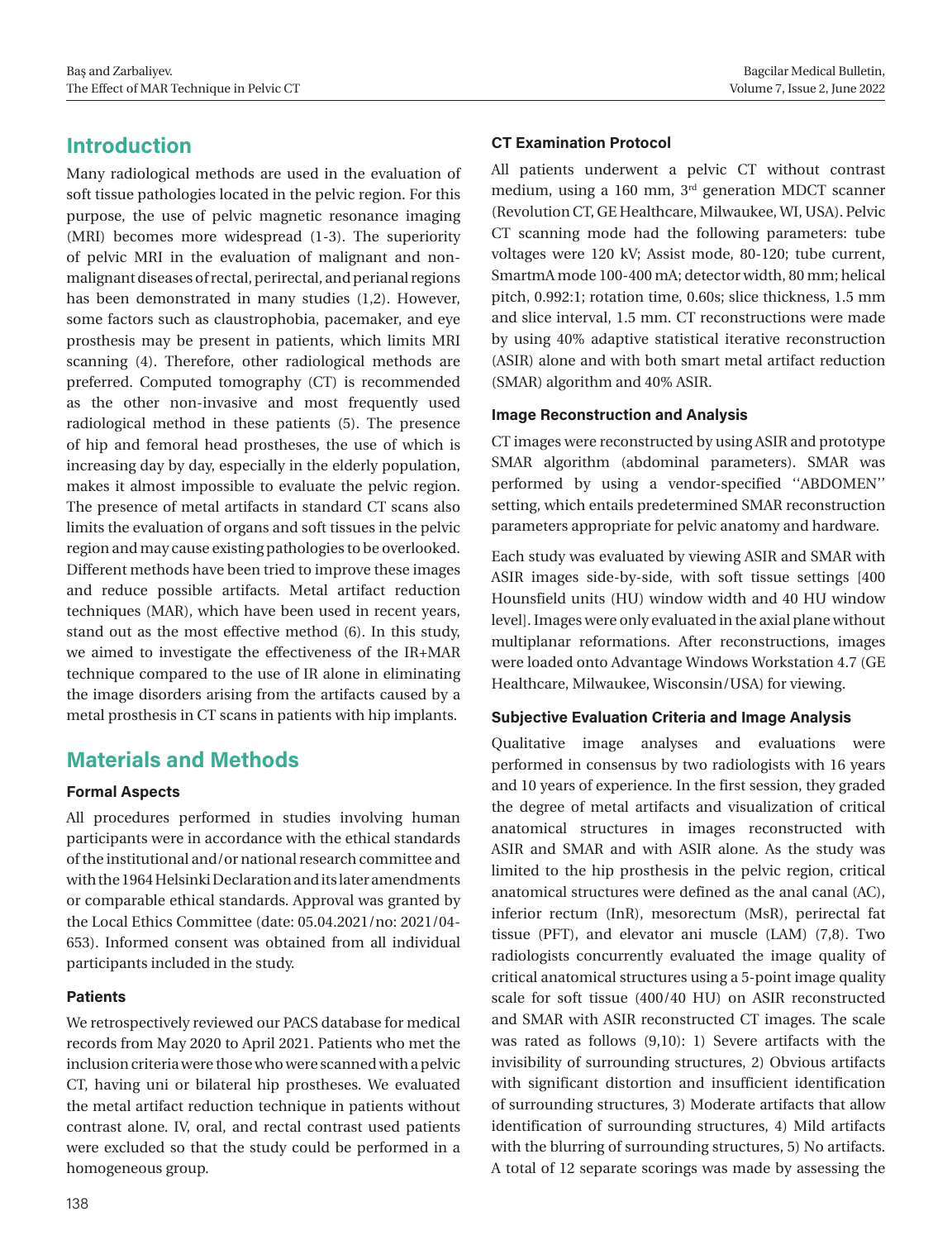soft tissue window settings for the ASIR images and SMAR with ASIR images of critical anatomical structures.

#### **Objective Image Analysis**

Quantitative analyses were performed according to previous studies (10-12). Regions of interest (ROI) were placed in the same axial slice close to the metal implant, medially in the most pronounced hypodense artifacts obscuring the pelvic soft tissue, laterally in the most pronounced hyperdense artifacts. Furthermore, ROIs were placed in the acetabulum, the gluteus maximus muscle, subcutaneous fat, not affected by the artifacts, as well as in the urinefilled bladder. ROIs were placed in the soft tissue window [width: 400 Hounsfield Units (HU), level: 40 HU]. The sizes of ROIs were only adjusted to prevent the inclusion of tissues not affected by the artifacts. The mean attenuation values [± standard deviations (SD)] of these structures were recorded. The SD of the CT number (expressed in HU) was used to measure image noise (Figure 1).

#### **Statistical Analysis**

The Wilcoxon signed-rank test was performed by comparing the categorical scores provided by the radiologists for the degree of visualization of metal artifacts and critical anatomical structures as AC, InR, MsR, PFT, and LAM, using ASIR and SMAR with ASIR in soft-tissue images, depending on the image quality and the ability to evaluate. Paired t-test was used to compare noise, hypodense, and hyperdense



Figure 1. Quantitative assessment of image quality, regions of interest (ROI) were placed on soft tissue window (width 400, length 40). Furthermore, ROI was placed close to metal prosthesis, superiorly in the most pronounced hyperdense artifact. Additionally, ROIs were placed in the subcutaneous adipose tissue, adjacent bone (acetabulum), muscle (gluteus maximus muscle), and the urine filled bladder. The width of most pronounced hypodense artifact was measured

artifacts on ASIR and SMAR images with ASIR images, as the data were normally distributed (SPSS 13.0, SPSS Inc., Chicago, IL). For all comparisons, statistical significance was defined as  $p<0.05$ .

### **Results**

A total of 22 patients, including 10 female and 12 male, met the inclusion criteria (mean patient age=66 years; range=26-93 years). Of these patients, 20 had unilateral hip prostheses (13 left prostheses and 7 right prostheses) and 2 had a bilateral hip prosthesis. This study was carried out completely retrospectively on the films of patients with metallic hip prostheses, who had pelvic CT for other indications (Figure 2 a, 2 b). No CT scan was performed on



**Figure 2.** Forty-five-year-old man with trauma, who was checked for abdominal and pelvic hematoma. a) Axial computed tomography (CT) image reconstructed with iterative reconstruction (IR) technique (ASIR, General Electric Healthcare) without iterative metal artifact reduction shows wide beam hardening artifacts accompanied by low-attenuation and high-attenuation streak artifacts that obscure pelvic structures. b) Axial CT image reconstructed with both IR technique and smart metal artifact reduction technique (SMAR, General Electric Healthcare) are reduced. Pelvic regions were better visualized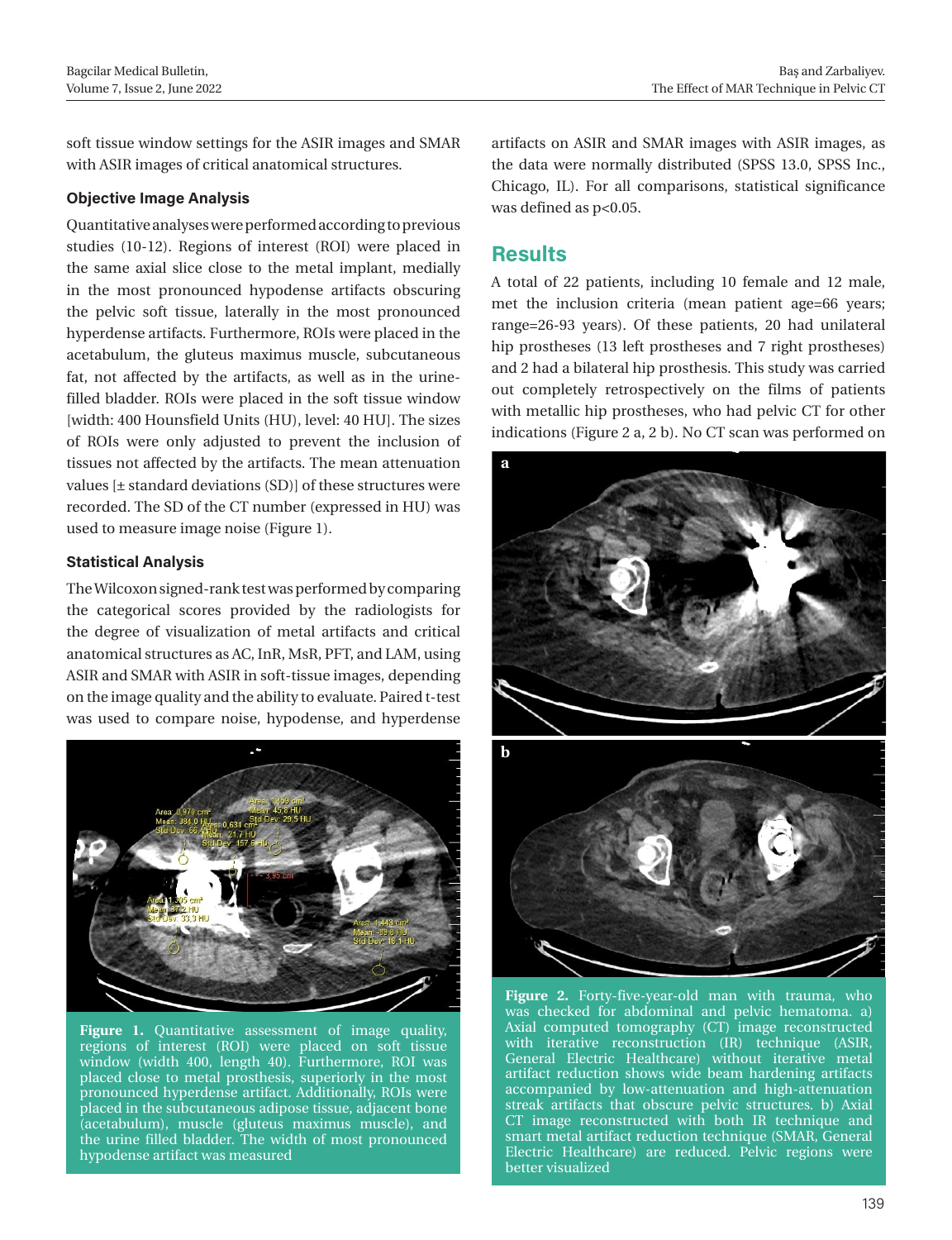the patients for the study. The indications for CT included the evaluation of trauma  $(n=10)$ , bone metastasis  $(n=4)$ , urinary system calculi  $(n=3)$ , acute appendicitis  $(n=3)$ , acute diverticulitis (n=1), and spontaneous rectus sheath hematoma (n=1) (Table 1).

In IR and IR+SMAR images, the scores of critical anatomical structures and metal artifact visualization degrees (as median, minimum, and maximum) for subjective evaluation are given in Table 2. Soft tissue visualization scores (median) of critical anatomical structures were 4 and 4 for AC  $(Z=-3.557, p<0.001)$ , 3 and 4 for InR (Z=-3.666, p<0.001), 3 and 5 for MsR (Z=- 3.482, p<0.001), 3 and 5 for PFT (Z=-3.493, p<0.001), 3 and 5 for LAM  $(Z=-3.461, p=0.001)$  in IR and IR+SMAR imaging, respectively. Metal artifact visualization degrees were found to be 2 and 4 (Z=-4.200, p<0.001), in IR and IR+SMAR imaging, respectively. All the differences were statistically significant.

| Table 1. Demographic data and prosthetic sideness |                 |  |  |  |  |  |  |  |
|---------------------------------------------------|-----------------|--|--|--|--|--|--|--|
| Age (year)                                        | 66±19.6 (26-93) |  |  |  |  |  |  |  |
| Gender                                            | n               |  |  |  |  |  |  |  |
| Female                                            | 10              |  |  |  |  |  |  |  |
| Male                                              | 12              |  |  |  |  |  |  |  |
| <b>Hip prothesis</b>                              |                 |  |  |  |  |  |  |  |
| Bilateral                                         | 2               |  |  |  |  |  |  |  |
| Unilateral right                                  | 7               |  |  |  |  |  |  |  |
| Unilateral left                                   | 13              |  |  |  |  |  |  |  |
|                                                   |                 |  |  |  |  |  |  |  |

In addition, as objective criteria, the measurements of hypodense (in mm) and hyperdense (in HU) artifacts and noise values obtained from bone and muscle tissue adjacent to the prostheses, distant fat tissue, and bladder are presented in Table 2.

The differences between hypodense artifact (mm) measurements and hyperdense artifact (HU) measurements on ASIR and ASIR+MAR images were statistically significant (p<0.001). Although the differences about bone and muscle and bladder values in proximity were statistically significant (p<0.001) in noise measurements, the values of distant subcutaneous adipose values were not statistically significant (p=0.028).

# **Discussion**

Although MRI is a priority in the diagnostic evaluation of pelvic and proctological pathologies, this is not possible in some patients. Different recommendations have been presented in the evaluation of pelvic pathologies, especially in patients who cannot undergo MRI due to claustrophobia, cardiac pacemakers, and metallic implants in critical regions such as the eye (13). On the other hand, MRI is also not preferred in patients with pelvic trauma because of the long scan time. As a matter of fact, in some studies, perineal ultrasound (USG) and rectal USG, which are invasive procedures, have been recommended in such cases (14). However, the diagnostic value of perineal USG is low especially in perirectal/perianal inflammatory diseases,

| Table 2. ASIR only and SMAR with ASIR, subjective and objective analysis results |                           |              |              |              |                 |                           |              |              |              |                 |                         |
|----------------------------------------------------------------------------------|---------------------------|--------------|--------------|--------------|-----------------|---------------------------|--------------|--------------|--------------|-----------------|-------------------------|
|                                                                                  | ASIR (min-max)            |              |              |              |                 | ASIR + SMAR (min-max)     |              |              |              |                 | p                       |
| <b>Subjective</b><br>(median)                                                    | AC                        | InR          | MsR          | <b>PFT</b>   | LAM             | AC                        | InR          | MsR          | <b>PFT</b>   | LAM             |                         |
| Soft-tissue visualization<br>score                                               | 4<br>$(2-4)$              | 3<br>$(2-4)$ | 3<br>$(2-5)$ | 3<br>$(2-5)$ | $3*$<br>$(1-5)$ | $\overline{4}$<br>$(4-5)$ | 4<br>$(4-5)$ | 5<br>$(4-5)$ | 5<br>$(4-5)$ | $5*$<br>$(4-5)$ | p<0.001<br>$p = 0.001*$ |
| Degree of visualization<br>metal artifact                                        | $\overline{2}$<br>$(1-4)$ |              |              |              |                 | 4<br>$(4-5)$              |              |              |              |                 | p<0.001                 |
| Objective (mean)                                                                 |                           |              |              |              |                 |                           |              |              |              |                 |                         |
| Width of hypodense<br>artifact (mm)                                              | 33<br>$(10-68)$           |              |              |              |                 | 4.5<br>$(0-20)$           |              |              |              |                 | p<0.001                 |
| Attenuation of hyperdense<br>artifact (HU)                                       | 576<br>$(183 - 995)$      |              |              |              |                 | 221<br>$(36-664)$         |              |              |              |                 | p<0.001                 |
| Noise (HU)                                                                       |                           |              |              |              |                 |                           |              |              |              |                 |                         |
| Bone                                                                             | 129                       |              |              |              |                 | 59                        |              |              |              |                 | p<0.001                 |
| Muscle                                                                           | 38                        |              |              |              |                 | 26                        |              |              |              |                 | p<0.001                 |
| Subcutaneous fat                                                                 | 23                        |              |              |              |                 | 21                        |              |              |              |                 | $p = 0.028$             |
| <b>Bladder</b>                                                                   | 27                        |              |              |              |                 | 24                        |              |              |              |                 | p<0.001                 |

AC: Anal canal, InR: Inferior rectum, MsR: Mesorectum, PFT: Perirectal fat tissue, LAM: Levator ani muscle, HU: Hounsfield units, ASIR: Adaptive statistical iterative reconstruction, SMAR: Smart metal artifact reduction. As a statistical test, the Wilcoxon signed-rank test is used for subjective evaluations and paired t-test is used for objective evaluations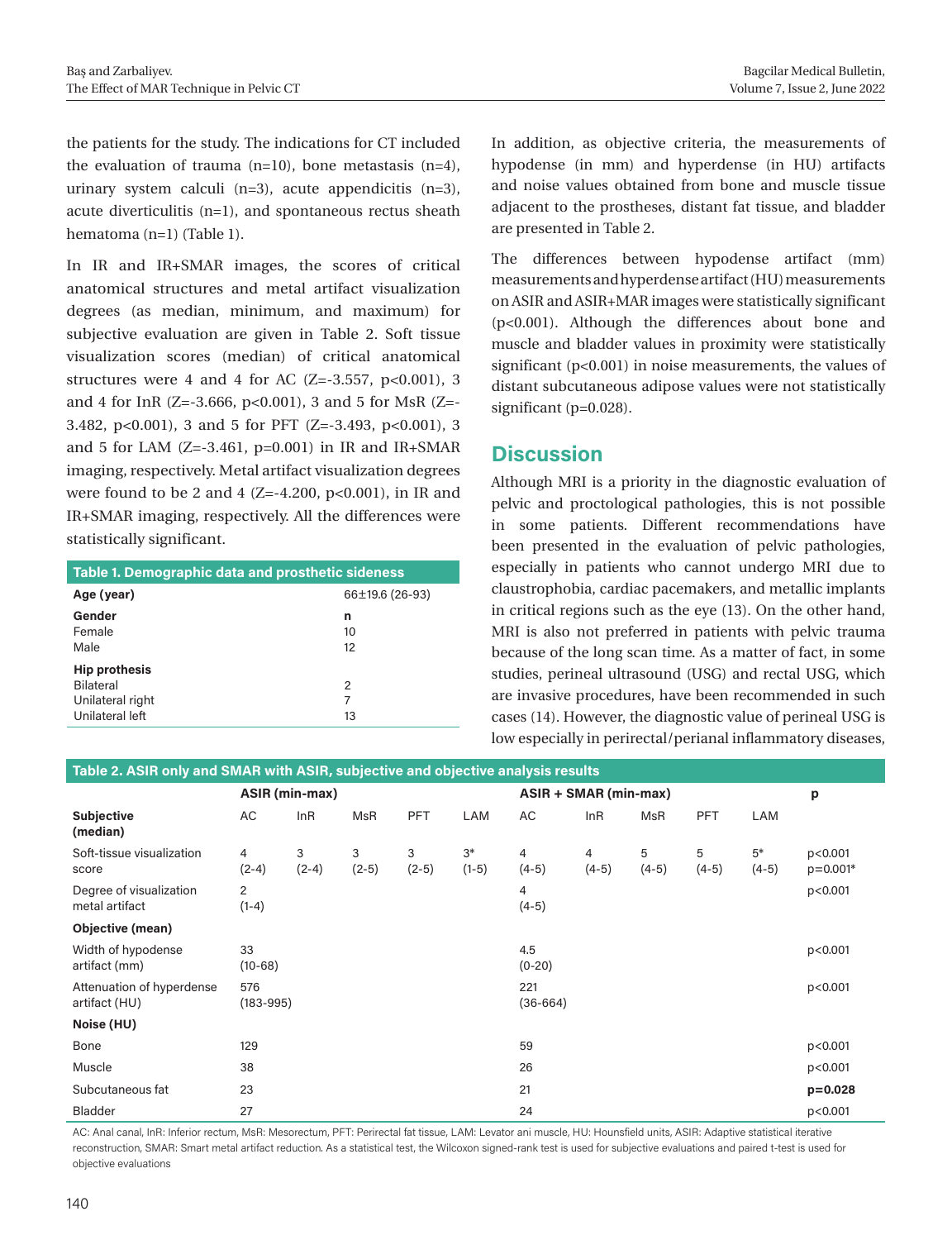and it is very difficult to perform these examinations in emergency services in patients with rectal trauma (15). CT is widely used for pelvic and anorectal imaging in patients with contraindications for MRI and trauma. However, the use of CT is limited in patients with hip prostheses due to severe metal artifacts in the pelvic and perianal region (16). Pelvic CT scans of patients with hip prostheses show a significant decrease in the quality of images of the AC, distal rectum, perirectal adipose tissue, and middle and lower segments of the rectum due to the metal artifacts (17). On the other hand, with the use of the MAR technique, a significant increase in the quality of images of the same regions and significant improvements in subjective and objective evaluation parameters are observed. In their experimental study, Morsbach et al. (16) reported that the image quality was improved using the MAR technique and it was especially useful in determining HU values in soft tissue. In our study, after a statistically significant decrease in the noise values obtained from the bone and muscle structures in proximity and the bladder using IR together with the MAR technique, it was observed that there was a significant improvement in the image quality of all pelvic organs. It was observed that there was no significant difference in the noise values obtained only from the distal subcutaneous adipose tissue. Accordingly, it was observed that the use of the IR+MAR approach did not affect the quality of the image of the distal subcutaneous adipose tissue.

The use of CT in the evaluation of infected perianal fistulas and abscesses has recently become widespread. Perineal USG and endorectal USG are frequently used in the evaluation of these patients admitted to the emergency services, but these procedures are not preferred since they are too painful. On the other hand, long MRI scan time in painful patients can be a difficult process for the patient to endure. Khati et al. (5) showed that CT could be an alternative in this patient group. However, the presence of hip prostheses is a hindering factor because of impairing the imaging of perianal tissues in these patients due to the artifacts (7). On the other hand, the use of the MAR technique makes it possible for these patients to be scanned with pelvic CT and increases the diagnostic value of CT by increasing the image quality.

The role of CT in the local staging of rectal cancers is very limited and has an accuracy of 70% (17). Therefore, pelvic MRI is more recommended among the non-invasive procedures (8,18). Maizlin et al. (19) showed the superiority of pelvic MRI over CT in local staging of rectal tumors. Tan and Iyer (20) demonstrated the superiority of MRI in showing local staging, lymph node involvement, mesorectal fascia, and surrounding tissue invasion. However, the inability to evaluate these patients, who cannot undergo MRI for various reasons and who have extensive artifact formation on conventional CT due to hip prosthesis, creates a major handicap. As a result, it is not possible to make an optimal radiological evaluation with MRI and conventional CT in this patient group. In this case, the CT scan using the MAR technique allows radiological evaluation. On the other hand, studies showing artifact reduction by using MAR technique in hip MRI have been published in the literature in recent years (21). Delli Pizzi et al. (4) reported that they could not evaluate patients with hip replacement in their MRI-supported study to evaluate the response to treatment in rectal tumors as well. Therefore, Liang et al. (8) recommended pelvic CT as a non-invasive procedure in this patient group. On the other hand, Ippolito et al. (22) reported that these patients who underwent pelvic CT could not be evaluated due to metal artifacts. CT using the MAR technique is also useful in these patients.

Especially with the aging of the population, the number of patients having rectal cancer with hip replacement is increasing (23). Non-invasive methods are required for local staging and postoperative follow-up in these patients (13,24,25). In cases where pelvic MRI cannot be performed and CT is taken, metal artifact distortions related to the prosthesis seen on CT can be eliminated by MAR methods and the diagnostic value of CT can be increased. Today, CT has been used more frequently in the postoperative followup of local recurrences and the radiological detection of anastomotic leaks (26,27). Widespread use of the MAR technique will further increase this frequency. Thus, a scan with CT has become possible not only in patients who cannot undergo MRI but also in other conditions demonstrated by the American College of Radiology where pelvic CT is indicated, including hip replacements (27).

In our study, we investigated whether there is a significant difference in image quality in terms of radiological evaluation by using the MAR technique in patients who underwent pelvic CT for other reasons and had hip prostheses. For this reason, none of our patients had rectal pathology. In the subjective evaluation made in our study, it was observed that the MAR technique provided powerful improvements in image quality in all AC, InR, MsR, PFT, and LAM examinations. It was observed that the average of the metal artifact visualization grade increased from 2 to 4. In the objective criteria evaluation, a significant decrease was observed in hypodense and hyperdense artifacts. It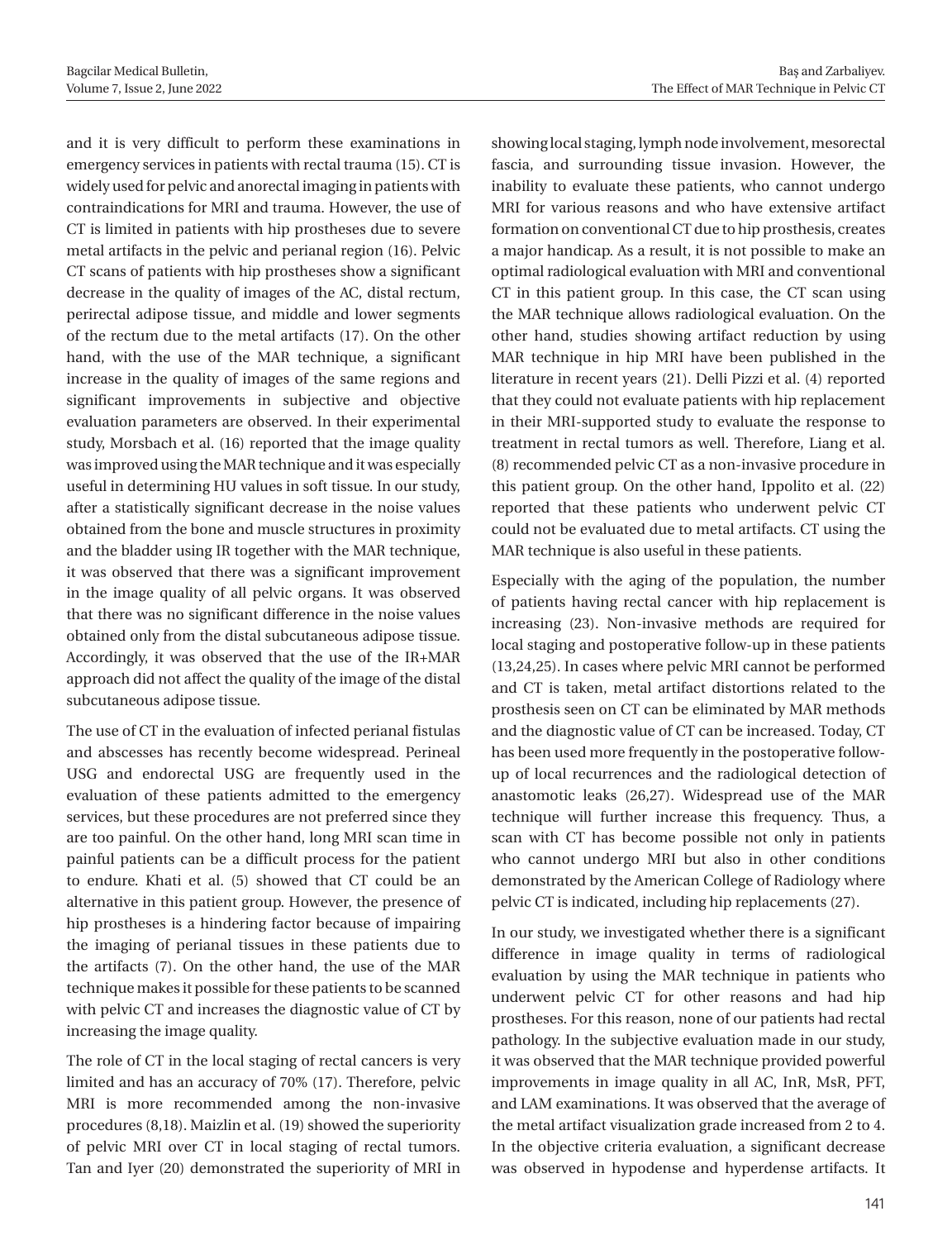was determined that there was a statistically significant decrease in noise values obtained from bone and soft tissue close to the prosthesis. Only the noise value measured from the subcutaneous adipose tissue, which is the furthest from the prosthesis, did not show a statistically significant difference.

#### **Study Limitations**

First, our study followed a retrospective study design with a small number of patients. Second, we did not use dualenergy CT for the examinations. Several studies have shown that metal artifact reduction with dual-energy CT is affected by the composition of the material used for prosthesis. In routine clinical practice, it is difficult to know the composition of the material. Third, the performance of various metal artifact reduction algorithms from different CT manufacturers may differ. Comparative studies analyzing these various algorithms may be needed. Finally, we evaluated the effect of MAR only in cases without pathology in the anorectal region. We believe that our study will be an inspiration and a cornerstone for prospective studies with larger series on the ability of MAR to evaluate pathological conditions and especially comparative prospective studies with MRI.

# **Conclusion**

In pelvic CT using MAR, image quality and radiological evaluation efficiency are significantly increased compared to CT without MAR. CT together with MAR can be considered as an alternative approach in patients with hip prosthesis and anorectal pathologies, who cannot undergo pelvic MRI for various reasons. Therefore, it can be used as a non-invasive and effective method in the preoperative local staging of rectal cancers, in the diagnosis of inflammatory diseases, in the detection of localized fistulas in the pelvic region, in the follow-up of local recurrence and anastomotic leakage in patients with hip replacement surgery for rectal cancer.

#### **Ethics**

**Ethics Committee Approval:** All procedures performed in studies involving human participants were in accordance with the ethical standards of the institutional and/or national research committee and with the 1964 Helsinki Declaration and its later amendments or comparable ethical standards. Approval was granted by the Local Ethics Committee (date: 05.04.2021/no: 2021/04-653).

**Informed Consent:** Informed consent was obtained from all individual participants included in the study.

**Peer-review:** Internally and externally peer-reviewed.

#### **Authorship Contributions**

Concept: S.B., Design: S.B., Data Collection or Processing: S.B., E.Z., Analysis or Interpretation: S.B., E.Z., Literature Search: S.B., E.Z., Writing: S.B., Manuscript Review and Revisation: S.B., E.Z.

**Conflict of Interest:** No conflict of interest was declared by the authors.

**Financial Disclosure:** The authors declared that this study received no financial support.

# **References**

- 1. Balcı S, Onur MR, Karaosmanoğlu AD, Karçaaltıncaba M, Akata D, Konan A, et al. MRI evaluation of anal and perianal diseases. Diagn Interv Radiol 2019;25(1):21-27.
- 2. O'Neill DC, Murray TE, Thornton E, Burke J, Dunne R, Lee MJ, et al. Imaging features of Benign Perianal lesions. J Med Imaging Radiat Oncol 2019;63(5):617-623.
- 3. Peker A, Camkerten GT, Balci A, Akin IB, Altay C, Can G. Increased prevalence of pelvic venous congestion sign on sacroiliac MRI in women with clinically suspected sacroiliitis. North Clin Istanb 2020;7(6):551-556.
- 4. Delli Pizzi A, Chiarelli AM, Chiacchiaretta P, d'Annibale M, Croce P, Rosa C, et al. MRI-based clinical-radiomics model predicts tumor response before treatment in locally advanced rectal cancer. Sci Rep 2021;11(1):5379.
- 5. Khati NJ, Sondel Lewis N, Frazier AA, Obias V, Zeman RK, Hill MC. CT of acute perianal abscesses and infected fistulae: a pictorial essay. Emerg Radiol 2015;22(3):329-335.
- 6. Khodarahmi I, Haroun RR, Lee M, Fung GSK, Fuld MK, Schon LC, et al. Metal Artifact Reduction Computed Tomography of Arthroplasty Implants: Effects of Combined Modeled Iterative Reconstruction and Dual-Energy Virtual Monoenergetic Extrapolation at Higher Photon Energies. Invest Radiol 2018;53(12):728-735.
- 7. Guniganti P, Lewis S, Rosen A, Connolly S, Raptis C, Mellnick V. Imaging of acute anorectal conditions with CT and MRI. Abdom Radiol (NY) 2017;42(2):403-422.
- 8. Liang TY, Anil G, Ang BW. Imaging paradigms in assessment of rectal carcinoma: loco-regional and distant staging. Cancer Imaging 2012;12(1):290-303.
- 9. Sofue K, Yoshikawa T, Ohno Y, Negi N, Inokawa H, Sugihara N, et al. Improved image quality in abdominal CT in patients who underwent treatment for hepatocellular carcinoma with small metal implants using a raw data-based metal artifact reduction algorithm. Eur Radiol 2017;27(7):2978-2988.
- 10. Trabzonlu TA, Terrazas M, Mozaffary A, Velichko YS, Yaghmai V. Application of Iterative Metal Artifact Reduction Algorithm to CT Urography for Patients With Hip Prostheses. AJR Am J Roentgenol 2020;214(1):137-143.
- 11. Neuhaus V, Grosse Hokamp N, Zopfs D, Laukamp K, Lennartz S, Abdullayev N, et al. Reducing artifacts from total hip replacements in dual layer detector CT: Combination of virtual monoenergetic